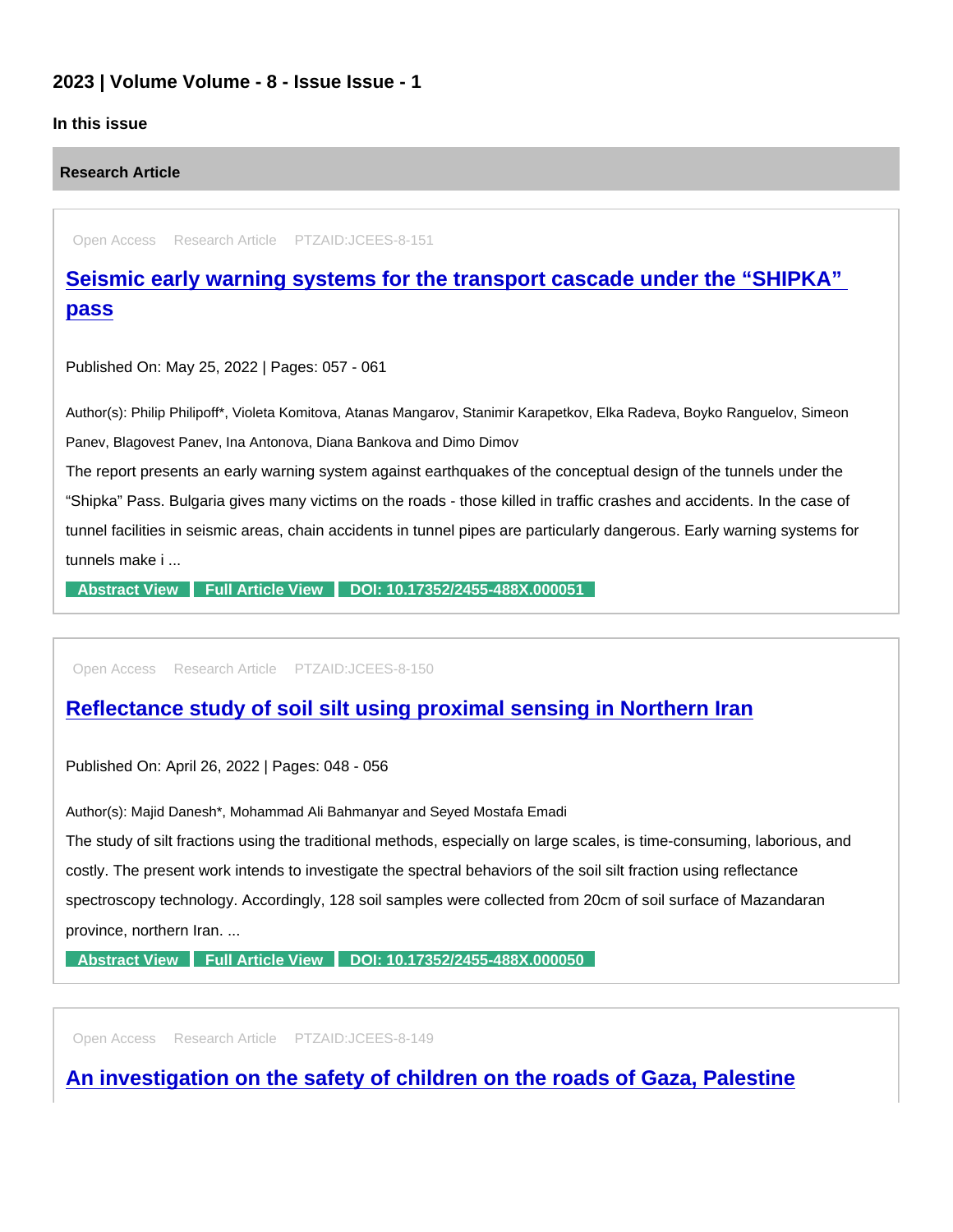Author(s): Yahya R Sarraj\* and Basma Bashbash

The traffic safety system in Palestine needs major improvements. Traffic accident data in Gaza Strip are collected from crash reports recorded by the local Police. In many cases, roads are constructed without proper consideration of children's needs. However, children and young kids use the roads as pedestrians, bicyclists, and occupants of vehicles. Moreover, they mi ...

[Abstract View](https://www.peertechzpublications.com/abstracts/an-investigation-on-the-safety-of-children-on-the-roads-of-gaza-palestine) [Full Article View](https://www.peertechzpublications.com/articles/an-investigation-on-the-safety-of-children-on-the-roads-of-gaza-palestine) [DOI: 10.17352/2455-488X.000049](http://dx.doi.org/10.17352/2455-488X.000049)

Open Access Research Article PTZAID:JCEES-8-148

[Validating integrated environmental solutions software for air temperature of a](https://www.peertechzpublications.com/articles/validating-integrated-environmental-solutions-software-for-air-temperature-of-a-typical-malaysian-recessed-wall-faade-office-building)  typical Malaysian recessed wall façade office building

Published On: February 23, 2022 | Pages: 031 - 040

Author(s): Muhammed Gambo Abdullahi, Henry Ojobo, Mustapha Sani, Ahmad Usman Naibi, Miriam Ijeoma Chukwuma-uchegbu and Muhammad Saidu Aliero\*

Technological advances have assisted in the development of modern software tools which can be used to assess and improve the energy efficiency of a building at the early stage of conceptual design. However, this study aims at validating the accuracy of one of the paramount building simulation software Integrated Environmental Solutions - Virtual Environment (IES-VE), ...

[Abstract View](https://www.peertechzpublications.com/abstracts/validating-integrated-environmental-solutions-software-for-air-temperature-of-a-typical-malaysian-recessed-wall-faade-office-building) [Full Article View](https://www.peertechzpublications.com/articles/validating-integrated-environmental-solutions-software-for-air-temperature-of-a-typical-malaysian-recessed-wall-faade-office-building) [DOI: 10.17352/2455-488X.000048](http://dx.doi.org/10.17352/2455-488X.000048)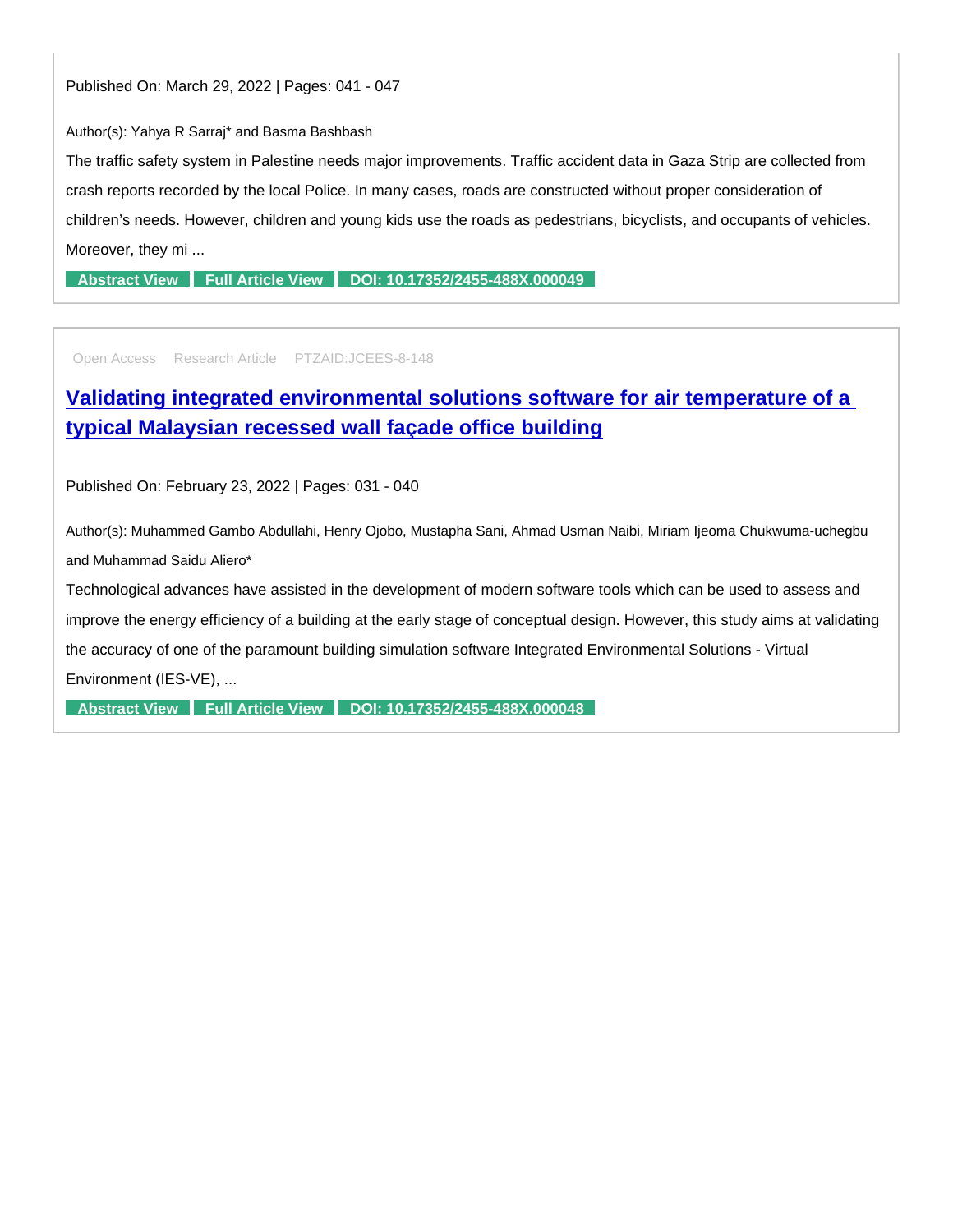Open Access Research Article PTZAID:JCEES-8-147

[Performance of residential property investment returns in an emerging](https://www.peertechzpublications.com/articles/performance-of-residential-property-investment-returns-in-an-emerging-metropolitan-area-the-awareness-use-and-gender-inequality)  metropolitan area. The awareness, use and gender inequality

Published On: February 18, 2022 | Pages: 018 - 030

Author(s): Muhammad Saidu Aliero\*, Salihu Nasiru, Henry Ojobo and Yakubu Aminu Dodo

This study assessed the performance of residential property investment returns. To ascertain the awareness, use, and gender inequality in the usage of residential performance data by investors. The paper focuses on risk-return features of the tenement, two and three-bedroom property for investment purposes, in order to improve the understanding of the property market ...

[Abstract View](https://www.peertechzpublications.com/abstracts/performance-of-residential-property-investment-returns-in-an-emerging-metropolitan-area-the-awareness-use-and-gender-inequality) [Full Article View](https://www.peertechzpublications.com/articles/performance-of-residential-property-investment-returns-in-an-emerging-metropolitan-area-the-awareness-use-and-gender-inequality) [DOI: 10.17352/2455-488X.000047](http://dx.doi.org/10.17352/2455-488X.000047)

Open Access Research Article PTZAID:JCEES-8-146

[The nature of post-occupancy modifications of selected low-income housing](https://www.peertechzpublications.com/articles/the-nature-of-post-occupancy-modifications-of-selected-low-income-housing-estates-in-nigeria)  estates in Nigeria

Published On: February 17, 2022 | Pages: 012 - 017

Author(s): Miriam Ijeoma Chukwuma-Uchegbu and Muhammad Saidu Aliero\*

This paper aims to evaluate the nature of post-occupancy modifications of selected income housing estates in Nigeria. The research adopts both the quantitative and qualitative approaches and is essentially survey-based. Therefore, the research population is all housing units of low-income public housing estates in Owerri Metropolis. A simple random technique was furth ...

[Abstract View](https://www.peertechzpublications.com/abstracts/the-nature-of-post-occupancy-modifications-of-selected-low-income-housing-estates-in-nigeria) [Full Article View](https://www.peertechzpublications.com/articles/the-nature-of-post-occupancy-modifications-of-selected-low-income-housing-estates-in-nigeria) [DOI: 10.17352/2455-488X.000046](http://dx.doi.org/10.17352/2455-488X.000046)

Open Access Research Article PTZAID:JCEES-8-145

[Building energy consumption assessment during and after lockdown: Case](https://www.peertechzpublications.com/articles/building-energy-consumption-assessment-during-and-after-lockdown-case-study-of-malaysian-housing)  study of Malaysian housing

Published On: February 15, 2022 | Pages: 004 - 011

Author(s): Tareq Gaber Farea, Mohd Zin Kandar, Zulai Jarmai Baba-Girei, Kasham Jummai Shamang, Lukman Muazu Lukman and Muhammad Saidu Aliero\*

The COVID-19 pandemic caused devastation to society in 2020, forcing people all across the world to alter their lifestyles.